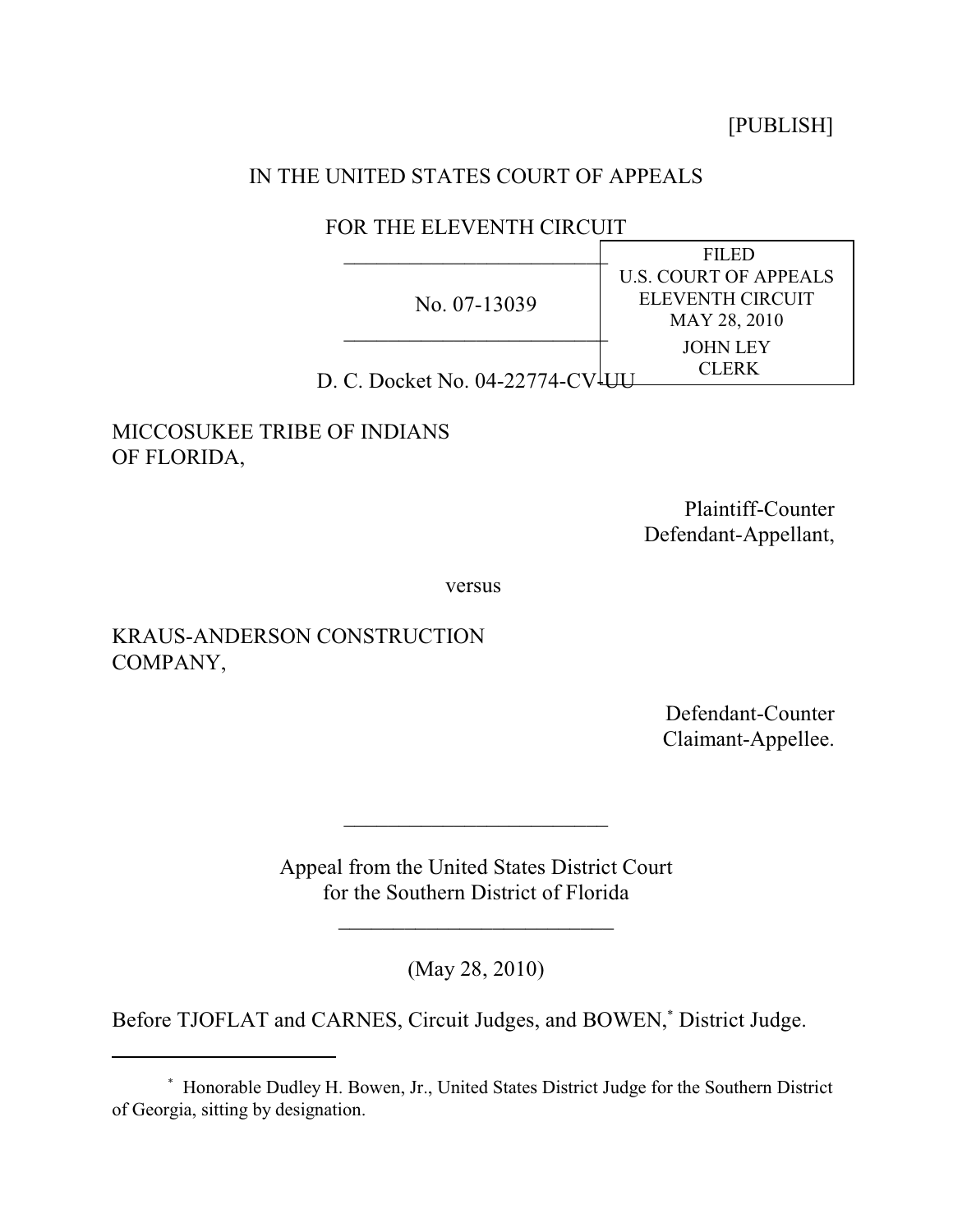TJOFLAT, Circuit Judge:

In 2004, Kraus-Anderson Construction Company ("Kraus-Anderson") sued the Miccosukee Tribe of Indians of Florida (the "Tribe") for breach of contract in the Miccosukee Tribal Court. The Tribe denied liability and counterclaimed, alleging that Kraus-Anderson was the breaching party. Following a trial on the merits, the Tribal Court denied Kraus-Anderson's claims and, finding for the Tribe on its counterclaim, awarded the Tribe a judgment of \$1.65 million. Kraus-Anderson petitioned the Tribe's Business Council for leave to appeal the judgment to the Tribe's General Council, which acts as the Tribal Court of Appeals.<sup>1</sup> The Council denied Kraus-Anderson's petition.

Kraus-Anderson refused to satisfy the Tribal Court's judgment, so the Tribe brought suit against Kraus-Anderson in the United States District Court for the Southern District of Florida to enforce it. As an affirmative defense, Kraus-Anderson alleged that, in denying its petition for leave to appeal the Tribal Court's judgment, the Business Council denied it due process of law, thereby rendering the judgment void. On cross-motions for summary judgment, the district court,

<sup>&</sup>lt;sup>1</sup> We refer to the Tribe's General Council as the Tribal Court of Appeals. Under the Miccosukee Criminal and Civil Code, the Business Council has discretion to determine whether to allow the Tribal Court of Appeals to hear an appeal of a Tribal Court judgment.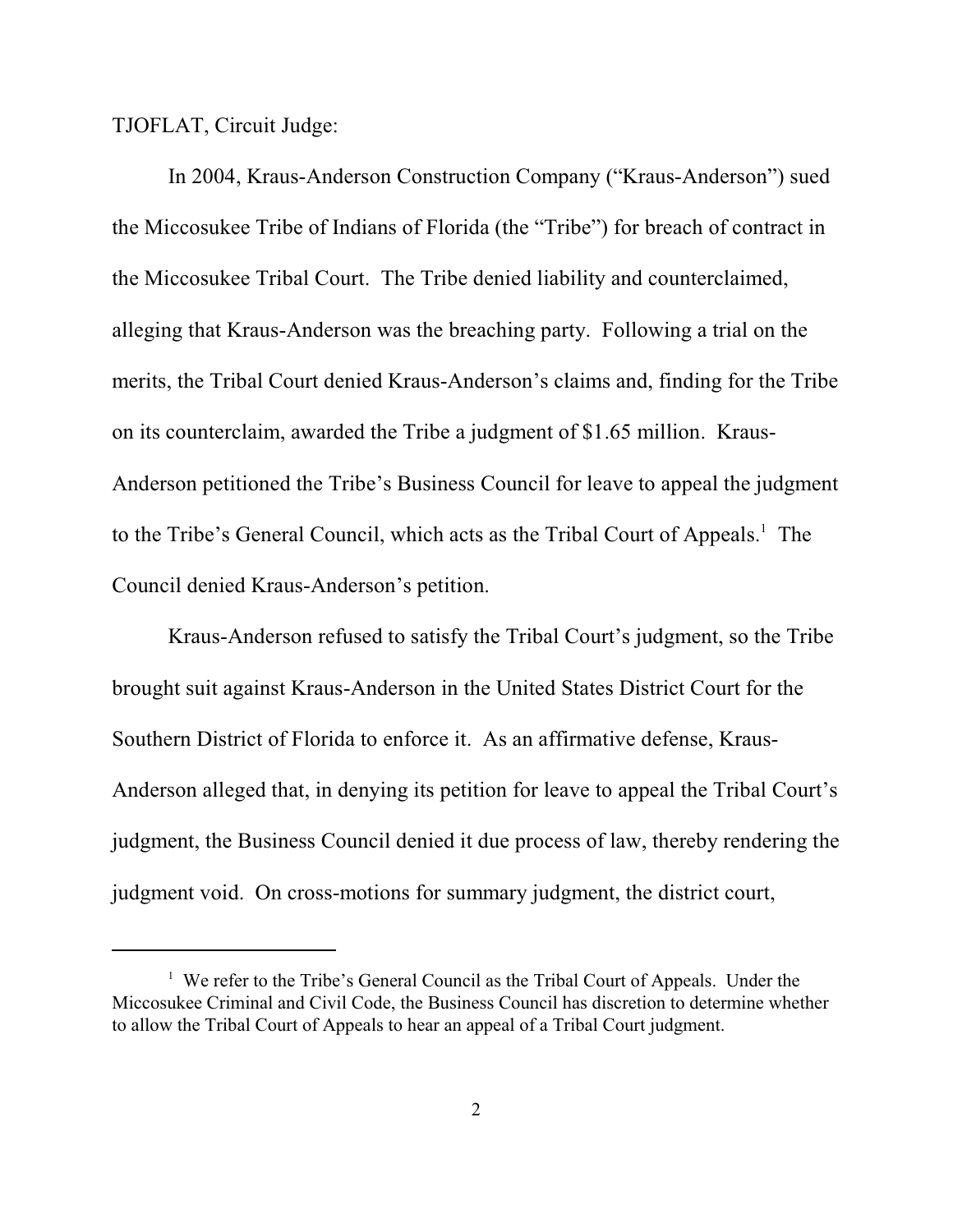relying on principles of comity, held the judgment unenforceable and granted Kraus-Anderson summary judgment. The Tribe now appeals. We reverse and remand the case to the district court with the instruction that it dismiss the case for lack of subject matter jurisdiction.

## I.

### A.

The Tribe, a federally recognized Indian tribe, has approximately 550 members and maintains its reservation in Miami-Dade County, Florida. Kraus-Anderson is a large Minnesota-based construction company that specializes in building casino properties for Indian tribes.<sup>2</sup>

Kraus-Anderson and the Tribe negotiated and signed three contracts from 1997 to 1998 for the construction of several buildings on the Tribe's reservation, including a resort hotel and halfway house.<sup>3</sup> The parties agreed to base the three contracts on the American Institute of Architects Standard Form of Agreement

<sup>&</sup>lt;sup>2</sup> From 1993 to 2003, Kraus-Anderson completed more than \$400 million in construction projects for Indian tribes.

 $\frac{3}{10}$ . The contracts were signed on the following dates: August 26, 1997, for the construction of a resort hotel and convention center; September 13, 1997, for the construction of a halfway house, clinic, and judicial building; and September 18, 1998, for the construction of a school.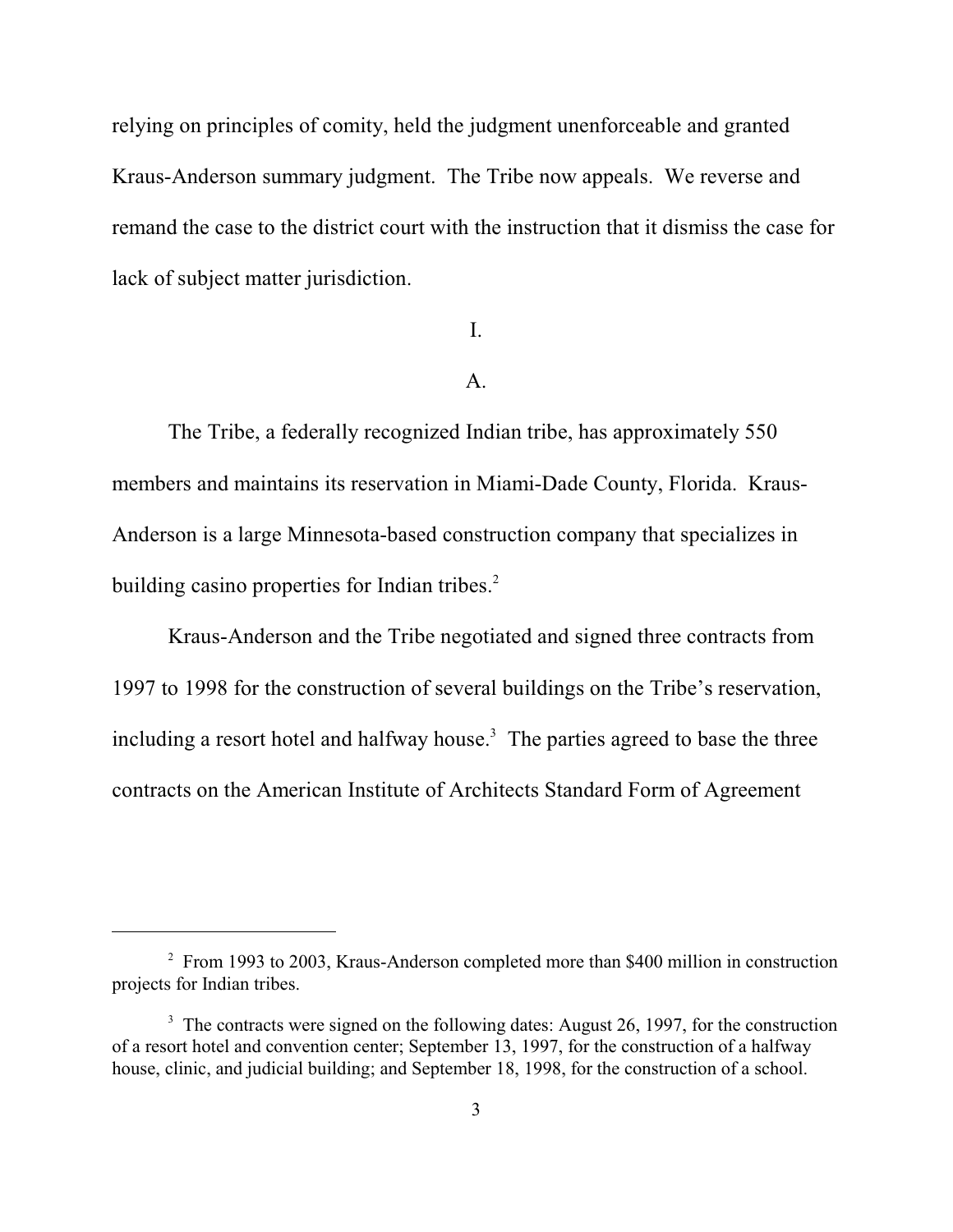Between Owner and Design/Builder (the "AIA Form").<sup>4</sup> Some of the AIA Form provisions were amended by interlineation; one provision, "Article 10 Arbitration," was eliminated altogether.<sup>5</sup> Although Kraus-Anderson preferred that claims be resolved pursuant to the arbitration procedures of that article, the Tribe asserted that it would waive its sovereign immunity only if Kraus-Anderson agreed to use the Tribal Court as the forum for resolving contract disputes. Kraus-Anderson relented and, in lieu of Article 10, the parties inserted the following section in Article 14:

14.4.1.2 Waiver of Sovereign Immunity. The [Tribe] hereby waives any defense of sovereign immunity from suit in Miccosukee Tribal Court in connection with any action or proceeding, including any claim, cross-claim or counterclaim, brought by or against it in connection with this [contract] or any of the transactions contemplated in this [contract] . . . for and only with respect to actions brought in Miccosukee Tribal Court. [The Tribe] does not waive immunity in any form for actions in any court (including Miccosukee Tribal Court) not in connection with this [contract] or any of the transactions contemplated in this [contract].

The AIA Form's choice of law provision, "Article 11 Miscellaneous Provisions,"

<sup>&</sup>lt;sup>4</sup> The parties used the 1985 edition of the AIA Form, specifically the "Part 2 Agreement—Final Design and Construction."

 $5$  Article 10 contained five sections. Section 10.1 stated that:

Claims, disputes and other matters in question between the parties to this Part 2 arising out of or relating to Part 2 shall be decided by arbitration in accordance with the Construction Industry Arbitration Rules of the American Arbitration Association then in effect unless the parties agree otherwise.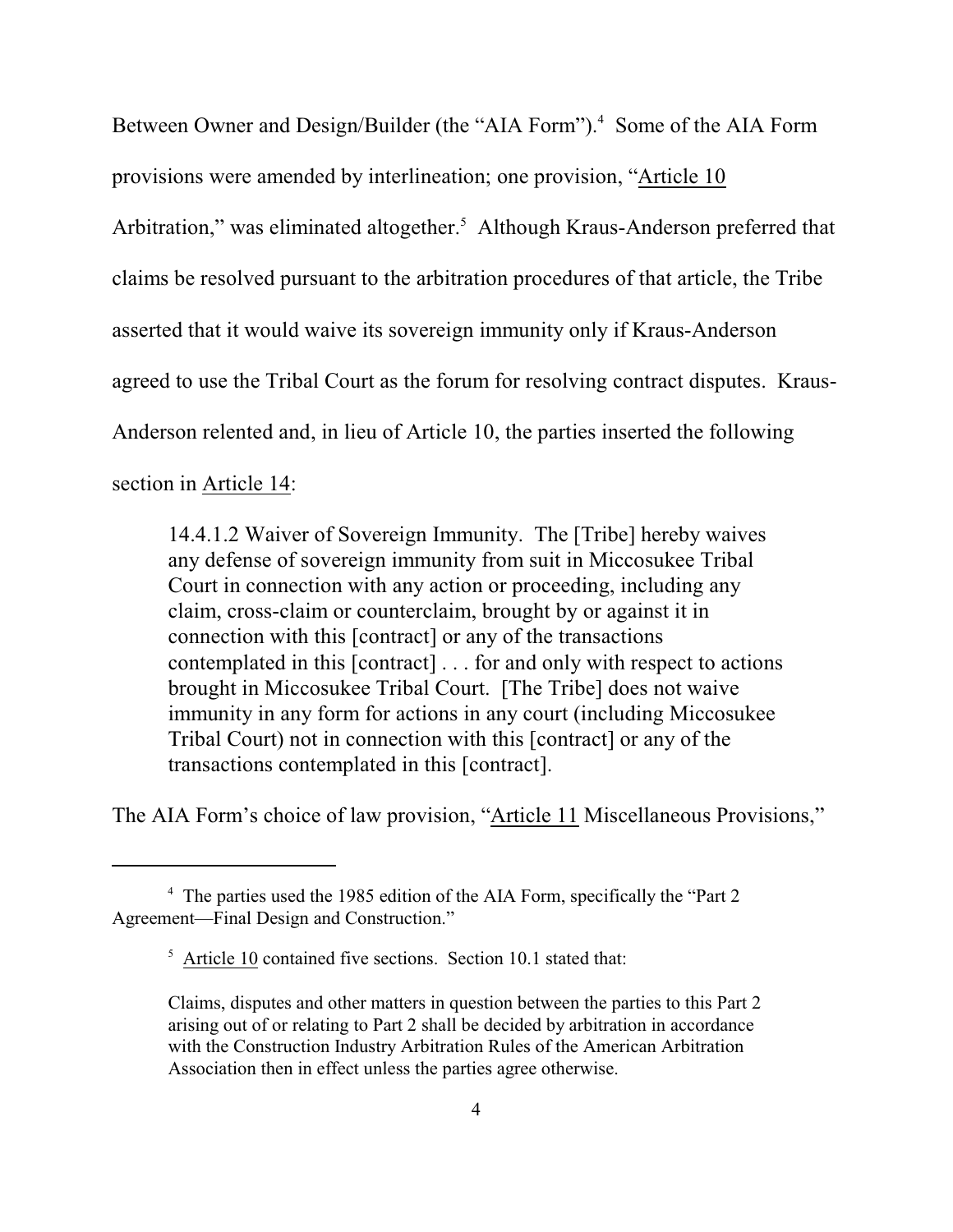states, in section 11.1, that "[t]his Part 2 shall be governed by the law of the place where the Work is located." The parties amended section 11.1 so that it provided that Part 2 would be governed by "substantive contract laws of the State of Florida and other substantive laws of the Miccosukee Tribe."

In mid-1999, the parties began to disagree as to the amounts due under the contracts. The Tribe refused to honor certain invoices submitted by Kraus-Anderson, contending that the company had overcharged for the work it had performed and had failed to remedy several construction defects. Settlement negotiations ensued, but the parties were unable to resolve their differences, and the invoices remained unpaid.

#### B.

On May 24, 2001, Kraus-Anderson filed a complaint against the Tribe in the Tribal Court alleging that \$7,077,604.70 was due under the contracts. The Tribe responded with a counterclaim and set-off, neither of which specified a monetary amount, based on Kraus-Anderson's allegedly improper overcharges and construction defects. On June 18, 2004, following discovery and a sixteen-day bench trial, the Tribal Court issued its "Trial Decision," a 166-page document that summarized the evidence and set forth the court's findings and conclusions. In it,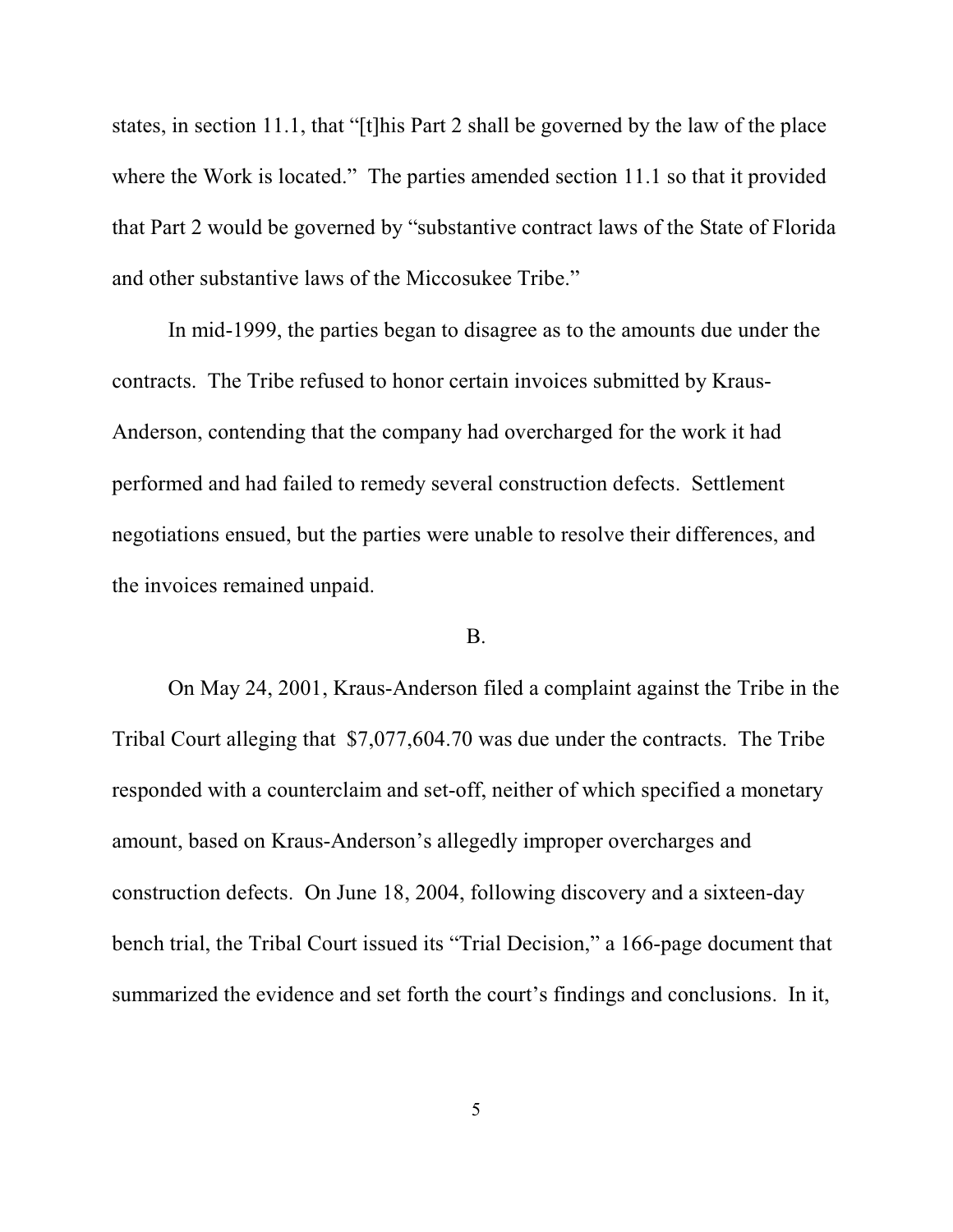the Tribal Court denied Kraus-Anderson's claims and awarded the Tribe judgment in the sum of \$1,654,998.88 on its counterclaim.

Kraus-Anderson filed a notice of appeal to the Miccosukee Business Council on July 1, 2004, asserting the following claims of error: the Tribal Court (1) exceeded its powers; (2) rendered a decision based on mathematical errors; (3) excluded material evidence and prejudiced Kraus-Anderson's ability to present its case; and (4) was generally prejudiced against Kraus-Anderson. The Business Council considered these asserted errors and reached a "consensus" that the Tribal Court committed no procedural error in reaching its decision. On July 15, 2004, the Business Council notified Kraus-Anderson that it had "disallowed" its appeal because the company "raise[d] no issues meriting review" by the Tribal Court of Appeals.

# C.

Kraus-Anderson did not pay any portion of the judgment entered against it. On November 2, 2004, the Tribe commenced this action to enforce the Tribal Court's judgment. The Tribe's complaint alleged that the district court had federal question jurisdiction under 28 U.S.C. § 1331, diversity jurisdiction under 28 U.S.C. § 1332, and "federal common law of comity jurisdiction" under 28 U.S.C. § 1738. After reciting the contractual events that led to the Tribal Court judgment,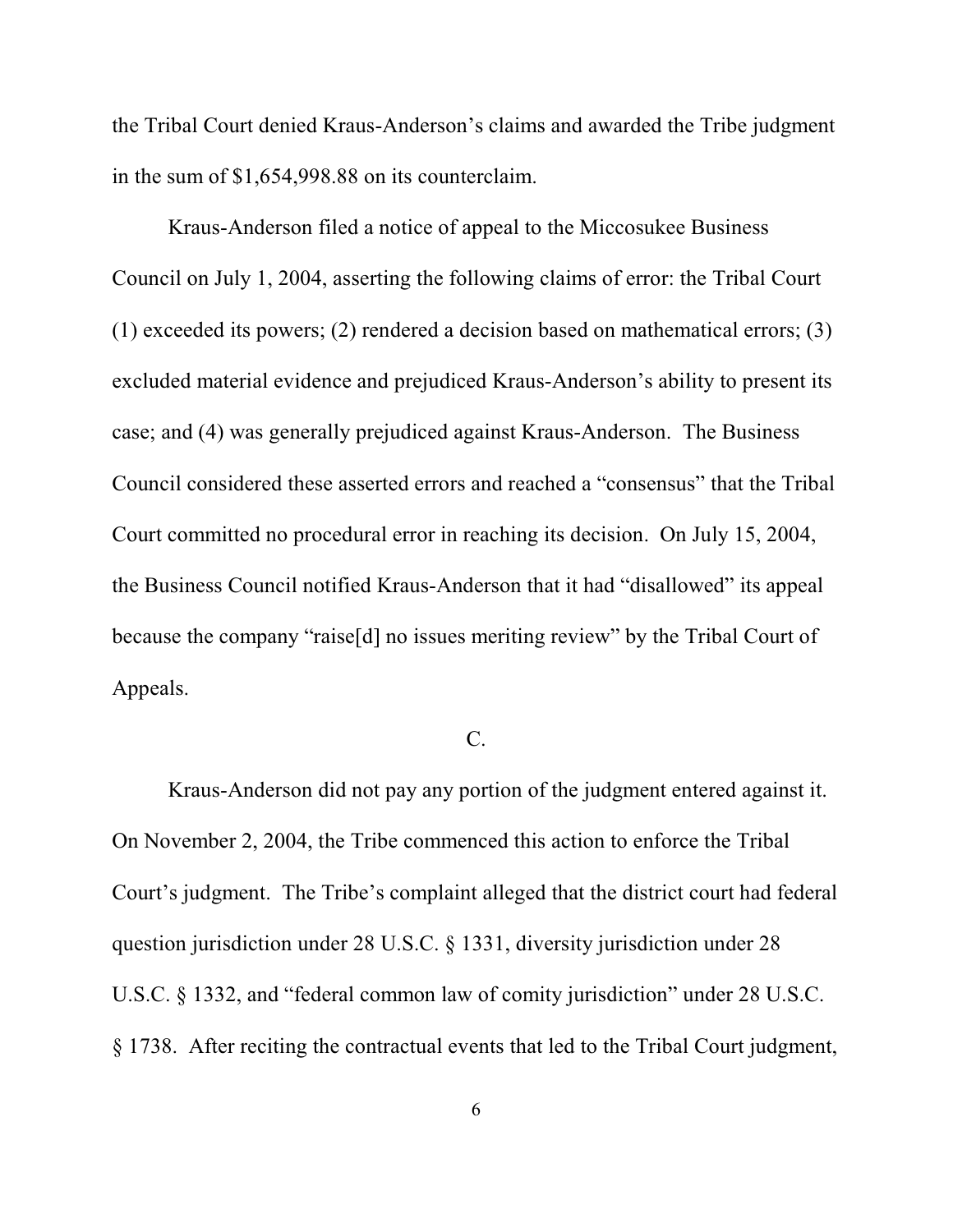the complaint requested the court to "find that the Trial Decision (final judgment) is entitled to recognition, registration, and enforcement in accordance with the applicable federal law and [to] enter [an] order recognizing, registering and enforcing the Tribal Court's Trial Decision (final judgment)."

In its answer, Kraus-Anderson asserted, as an affirmative defense, that the Tribal Court judgment was unenforceable because the Business Council's refusal to allow the appeal denied Kraus-Anderson due process of law. Addressing the complaint's assertion of subject matter jurisdiction, Kraus-Anderson disagreed that the district court had jurisdiction under §§ 1332 and 1738 but admitted that the court had jurisdiction under § 1331 because its answer contained a defense based on the Due Process Clause.

The parties having joined issue, Kraus-Anderson moved the court for summary judgment based on its affirmative defense. The court granted its motion in an order entered on May 23, 2007. After stating that the complaint failed to disclose a basis for jurisdiction under §§ 1332 or 1738, the court concluded that "subject matter jurisdiction over this action, which seeks the enforcement of a tribal court judgment against a non-Indian party, is based on federal common law," and therefore presented a federal question embraced by § 1331. The court then turned to the question of whether full faith and credit or comity was the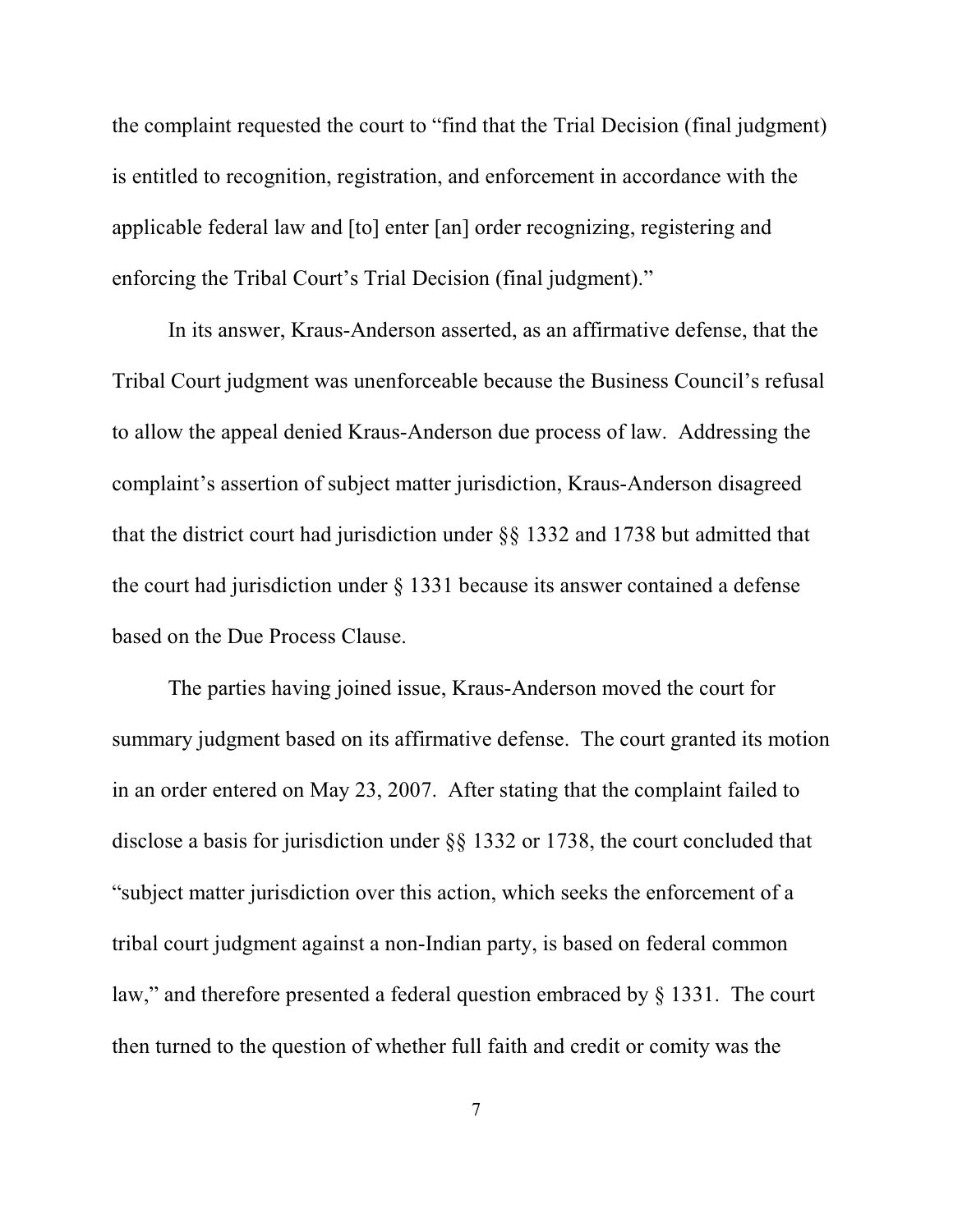appropriate framework for analyzing the enforceability of the Tribal Court's judgment. The court opted for the latter approach and held that the judgment should not be afforded comity because the Business Council was an interested party in the litigation and its disallowance of Kraus-Anderson's appeal constituted a denial of due process. After the court entered a final judgment for Kraus-Anderson in accordance with its May 23 order, the Tribe took this appeal.

## II.

We begin, as in all appeals, by asking whether the district court had subject matter jurisdiction. See Great S. Fire Proof Hotel Co. v. Jones, 177 U.S. 449, 453, 20 S. Ct. 690, 692, 44 L. Ed. 842 (1900) ("On every writ of error or appeal, the first and fundamental question is that of jurisdiction, first, of this court, and then of the court from which the record comes."). $6$  In the complaint, the Tribe asserted three bases for jurisdiction: 28 U.S.C. §§ 1331, 1332, and 1738. The district court concluded that jurisdiction lay under § 1331. We therefore consider that jurisdictional basis first, then address §§ 1332 and 1738.

### A.

 $\degree$  We have jurisdiction under 28 U.S.C. § 1291, which provides that "courts of appeals... . shall have jurisdiction of appeals from all final decisions of the district courts of the United States<sup>"</sup>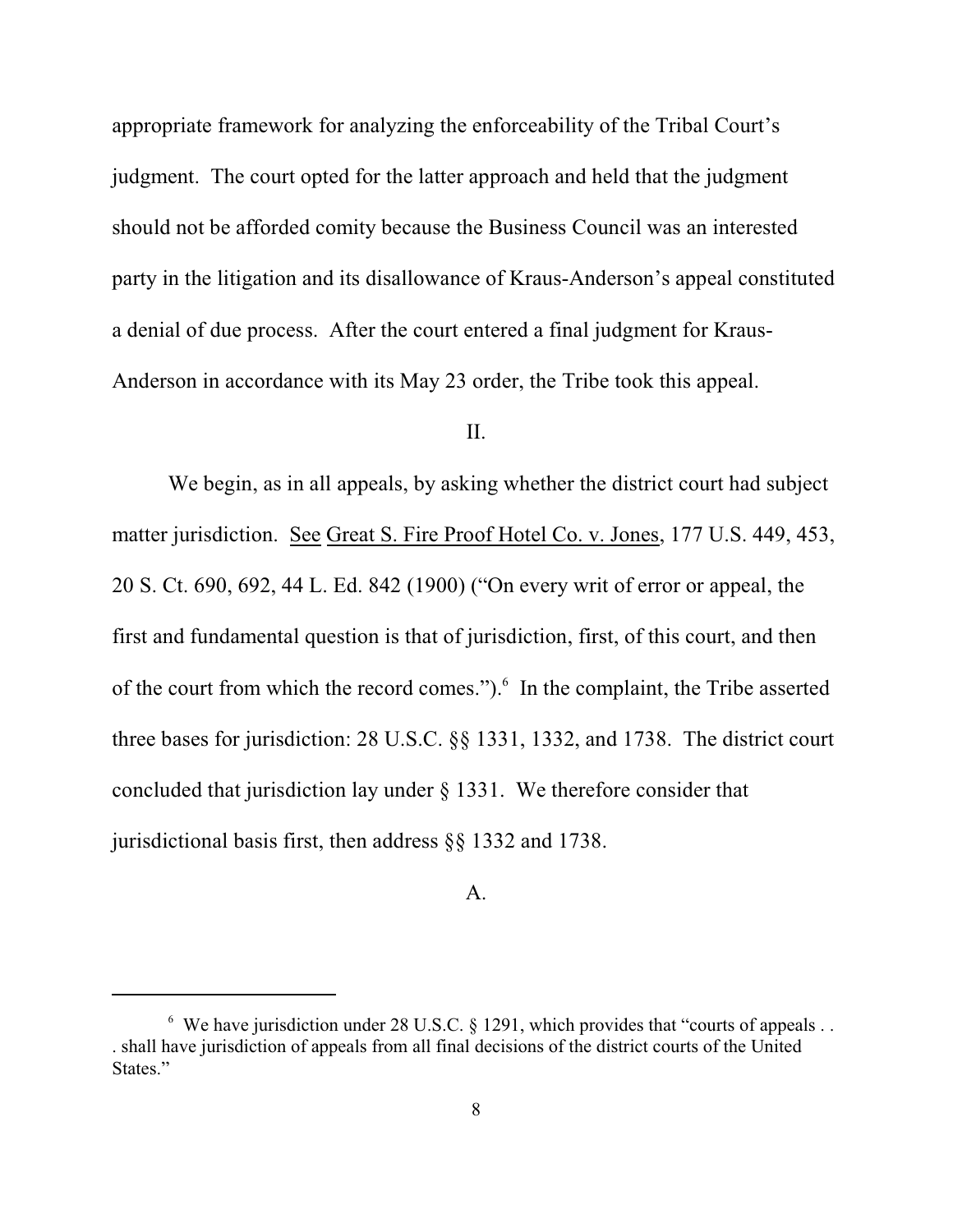Although the parties agree with the district court that jurisdiction lies under  $\S 1331<sup>7</sup>$  we nonetheless have the obligation to inquire sua sponte into whether the district court was correct. See Bender v. Williamsport Area Sch. Dist., 475 U.S. 534, 541, 106 S. Ct. 1326, 1331, 89 L. Ed. 2d 501 (1986) ("[E]very federal appellate court has a special obligation to 'satisfy itself not only of its own jurisdiction, but also that of the lower courts in a cause under review,' even though the parties are prepared to concede it.") (quoting Mitchell v. Maurer, 293 U.S. 237, 244, 55 S. Ct. 162, 165, 79 L. Ed. 338 (1934)); Fitzgerald v. Seaboard Sys. R.R., Inc., 760 F.2d 1249, 1251 (11th Cir. 1985).

Pursuant to § 1331, district courts have original jurisdiction over "all civil actions arising under the Constitution, laws, or treaties of the United States." 28 U.S.C. § 1331.<sup>8</sup> "[F]ederal question jurisdiction does not exist merely because an

<sup>&</sup>lt;sup>7</sup> A finding of jurisdiction under  $\frac{1331}{15}$  is a conclusion of law.

<sup>&</sup>lt;sup>8</sup> Under the "well-pleaded complaint rule,"

<sup>&</sup>quot;[A] suit arises under the Constitution and laws of the United States only when the plaintiff's statement of his own cause of action shows that it is based upon those laws or that Constitution. It is not enough that the plaintiff alleges some anticipated defense to his cause of action and asserts that the defense is invalidated by some provision of the Constitution of the United States."

Beneficial Nat'l Bank v. Anderson, 539 U.S. 1, 6, 123 S. Ct. 2058, 2062, 156 L. Ed. 2d 1 (2003) (quoting Louisville & Nashville R.R. Co. v. Mottley, 211 U.S. 149, 152, 29 S. Ct. 42, 53, 53 L. Ed. 126 (1908)) (alteration in original). Thus, in determining the presence of federal question jurisdiction, we may not, as Kraus-Anderson implied in framing its answer to the Tribe's complaint, consider its affirmative defense based on the Due Process Clause.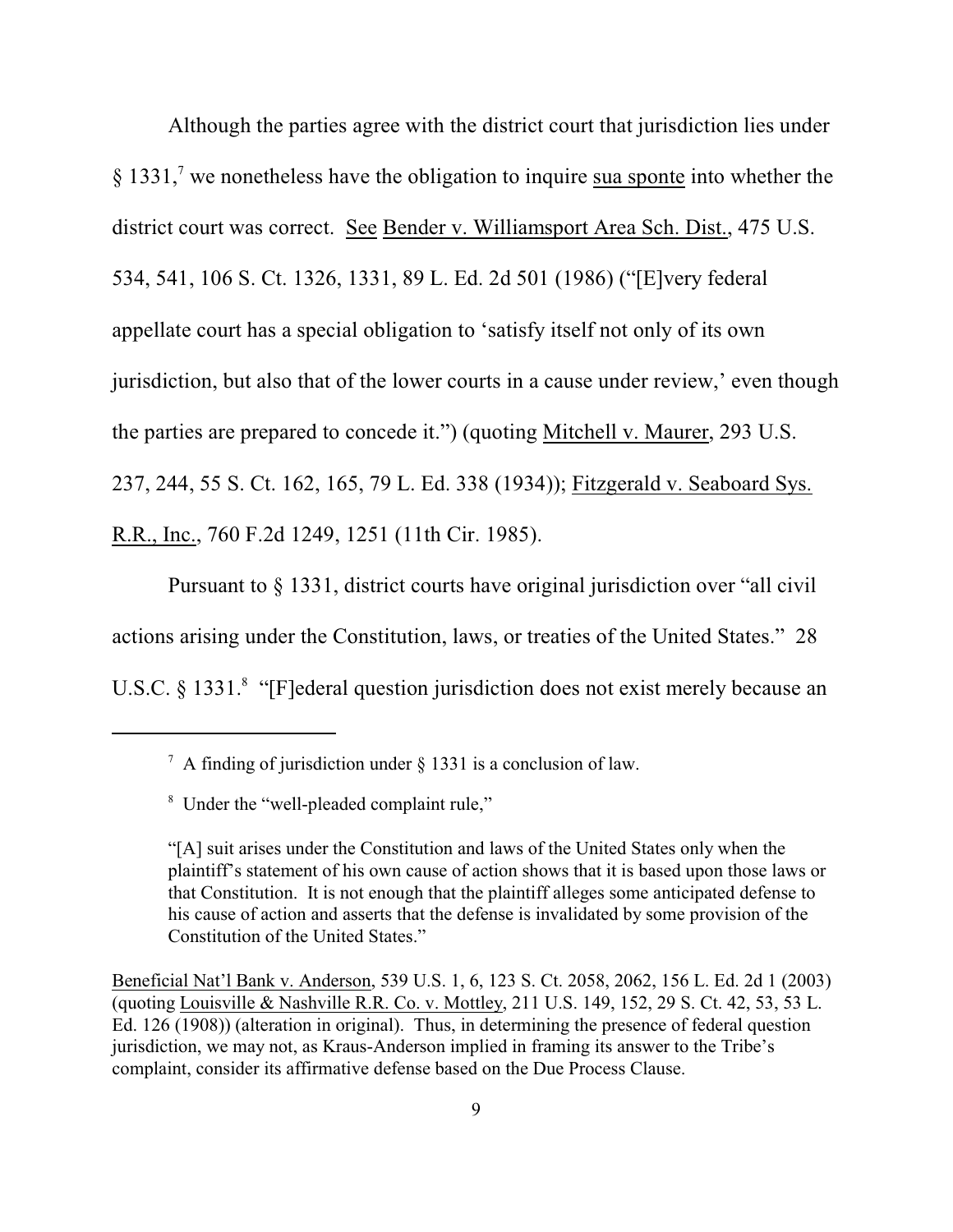Indian tribe is a party or the case involves a contract with an Indian tribe,"<sup>9</sup> Stock West, Inc. v. Confederated Tribes of the Colville Reservation, 873 F.2d 1221, 1225 (9th Cir. 1989); a plaintiff's complaint still must "claim a right to recover under the Constitution and laws of the United States," Bell v. Hood, 327 U.S. 678, 681, 66 S. Ct. 773, 775, 90 L. Ed. 939 (1946). Although this is not a stringent standard, a mere incantation that the cause of action involves a federal question is not always sufficient. Murphy v. Inexco Oil Co., 611 F.2d 570, 573 (5th Cir. 1980);  $10^{\circ}$  see generally 5 Charles Alan Wright & Arthur R. Miller, Federal Practice and Procedure § 1209 (3d ed. 2004). Bearing in mind this standard, we examine whether the Tribe has sufficiently identified a Constitutional provision or federal law under which it can recover.

## 1.

Despite the complaint's lack of reference to any discernible federal law, the district court invoked its § 1331 jurisdiction on the theory that a case that "seeks the enforcement of a tribal court judgment against a non-Indian party[ ] is based on federal common law." On appeal, in supplemental briefing that we requested

<sup>&</sup>lt;sup>9</sup> As noted in part I.A., supra, the contract here specified it would be governed by Florida and Tribal law.

<sup>&</sup>lt;sup>10</sup> In Bonner v. City of Prichard, 661 F.2d 1206, 1209 (11th Cir. 1981) (en banc), this court adopted as binding precedent all decisions of the former Fifth Circuit handed down prior to October 1, 1981.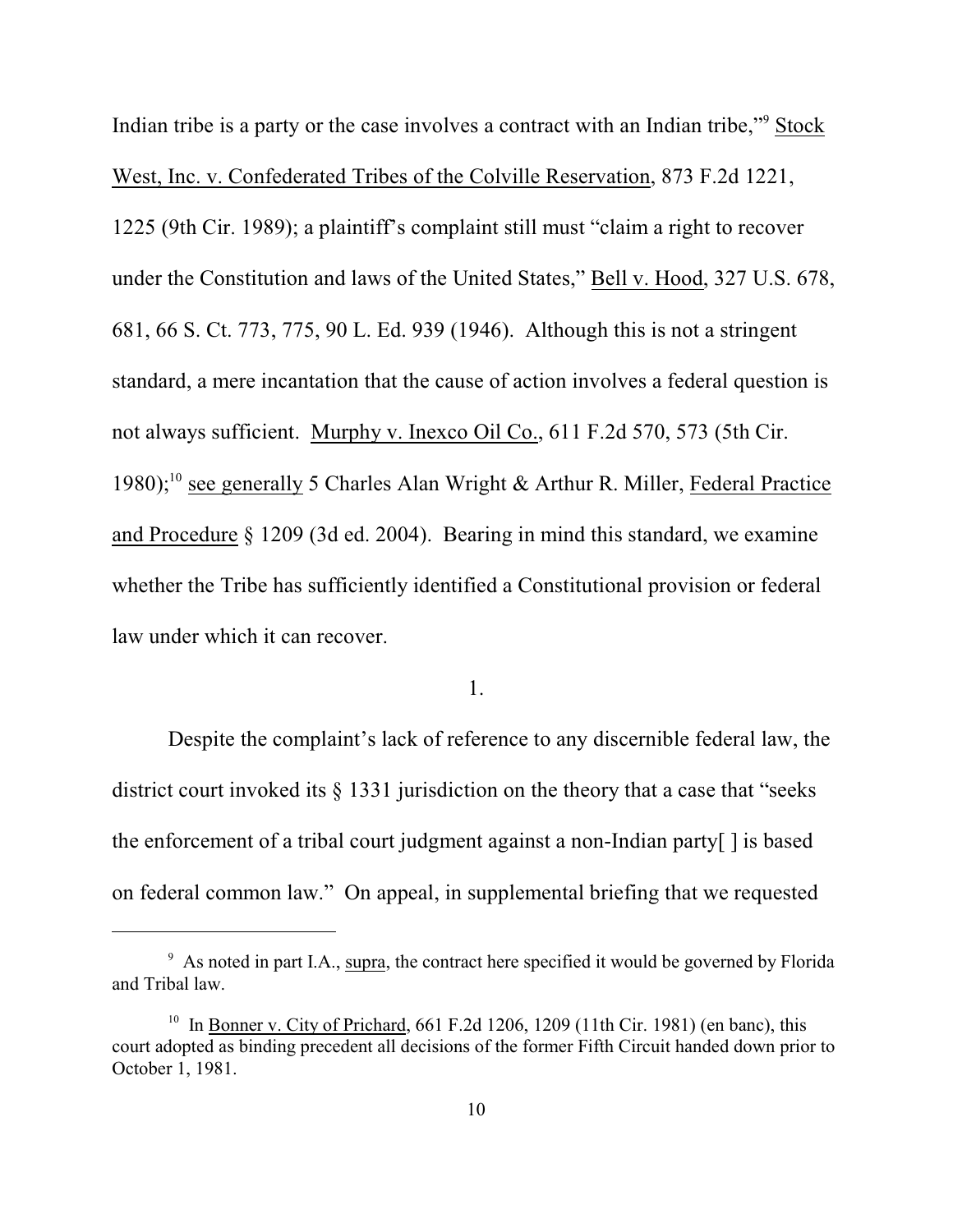following oral argument, the Tribe and Kraus-Anderson similarly rely upon federal common law to support federal question jurisdiction. The Tribe argues that the district court had jurisdiction based on the "quintessentially federal character of Native American law" and that its "claim for enforcement of a tribal judgment on non-tribal land relied exclusively on 'the Federal Government's longstanding policy of encouraging tribal self-government.'" Kraus-Anderson agrees that "the existence of abundant federal common law pertaining to Indian Tribes is sufficient to invoke federal question jurisdiction." We therefore begin by examining the possibility that federal common law created jurisdiction pursuant to § 1331. We conclude that it did not.

"'[C]laims founded upon federal common law as well as those of a statutory origin'" may give rise to federal question jurisdiction. Nat'l Farmers Union Ins. Cos. v. Crow Tribe of Indians, 471 U.S. 845, 850, 105 S. Ct. 2447, 2451–52, 85 L. Ed. 2d 818 (1985) (quoting Illinois v. City of Milwaukee, 406 U.S. 91, 100, 92 S. Ct. 1385, 1391, 31 L. Ed. 2d 712 (1972)). The Supreme Court has made clear, however, that vague assertions by Indian-tribe plaintiffs regarding federal common law to support federal question jurisdiction will not suffice. In Inyo County v. Paiute-Shoshone Indians, 538 U.S. 701, 123 S. Ct. 1887, 155 L. Ed. 2d 933 (2003), the Court explained that merely relying on the "federal common law of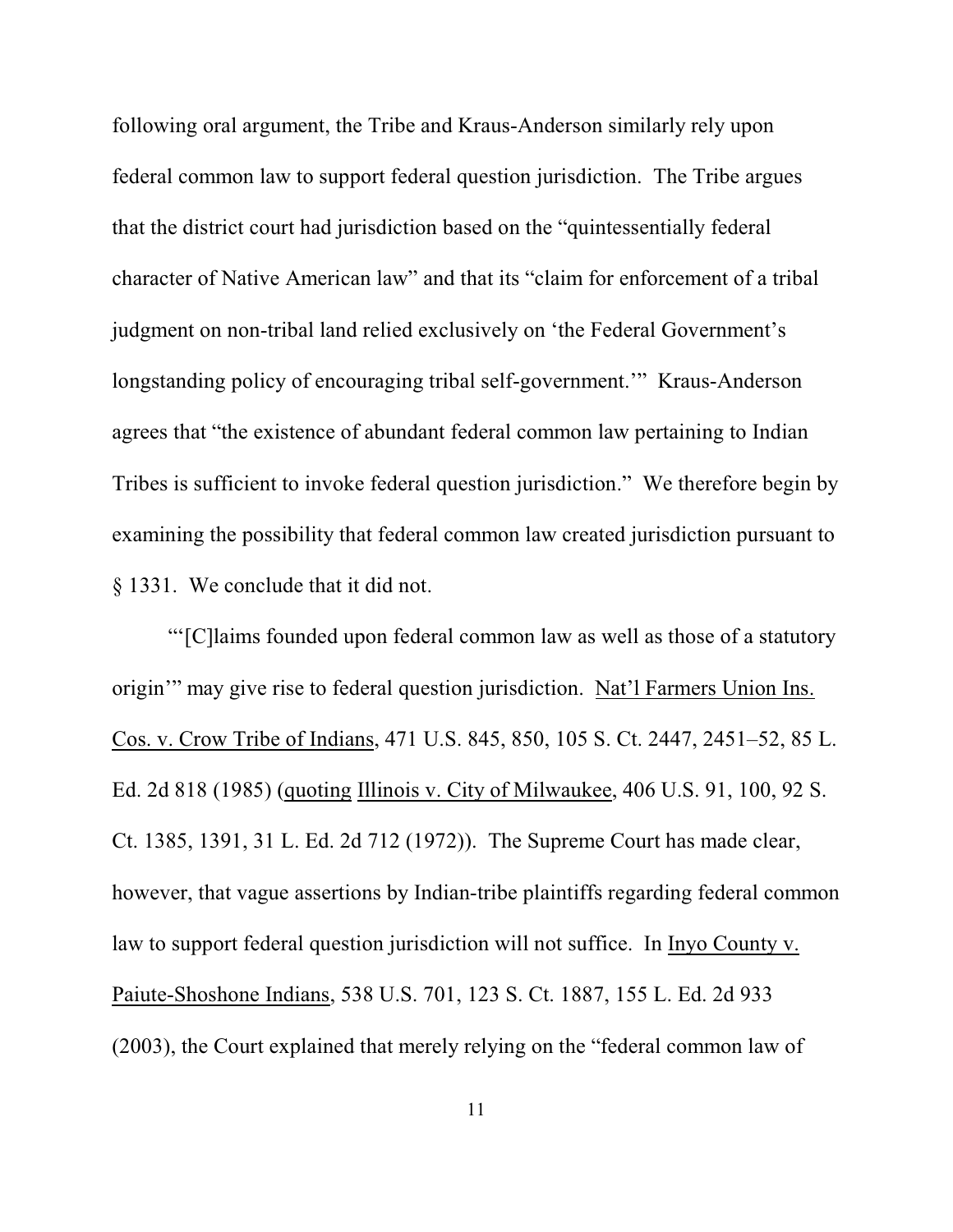Indian affairs" does not clarify "what federal law, if any, the Tribe's case 'arises under." Id. at  $712$ ,  $123$  S. Ct. at  $1894$ .<sup>11</sup> See also Weeks Constr., Inc. v. Oglala Sioux Hous. Auth., 797 F.2d 668, 672 (8th Cir. 1986) ("[T]he fact that the Housing Authority is created by and operates on behalf of an Indian tribe is not alone sufficient to find the existence of a federal question."). Likewise, here, the Tribe has failed to explain the specific prescription of federal common law that enables it to maintain an action to enforce a judgment handed down by a tribal court in a proceeding to which the defendant consented by contract.<sup>12</sup>

2.

Although the Tribe has failed to identify any federal law or constitutional provision that its suit arises under, we proceed to consider another way that federal question jurisdiction may be conferred. Whether a tribal court has adjudicative authority over nonmembers presents a federal question based on federal common

 $11$  In Inyo County, the Court remanded the case for "focused consideration" as to "what prescription of federal common law enables a tribe to maintain an action for declaratory and injunctive relief establishing its sovereign right to be free from state criminal processes." 538 U.S. at 712, 123 S. Ct. at 1894. Here, remand would be futile, because we explore all of the possibilities based the complaint's allegations.

<sup>&</sup>lt;sup>12</sup> The district court concluded that it had jurisdiction under  $\S$  1331 based on National Farmers and a "persuasive" Ninth Circuit case, Wilson v. Marchington, 127 F.3d 805 (9th Cir. 1997). Wilson discussed the "quintessentially federal character of Native American law." Id. at 813. Under our view of National Farmers, other Supreme Court precedent, and circuit precedent, the allegations in the complaint and the nature of Indian law are insufficient to confer federal jurisdiction for the reasons articulated in this opinion.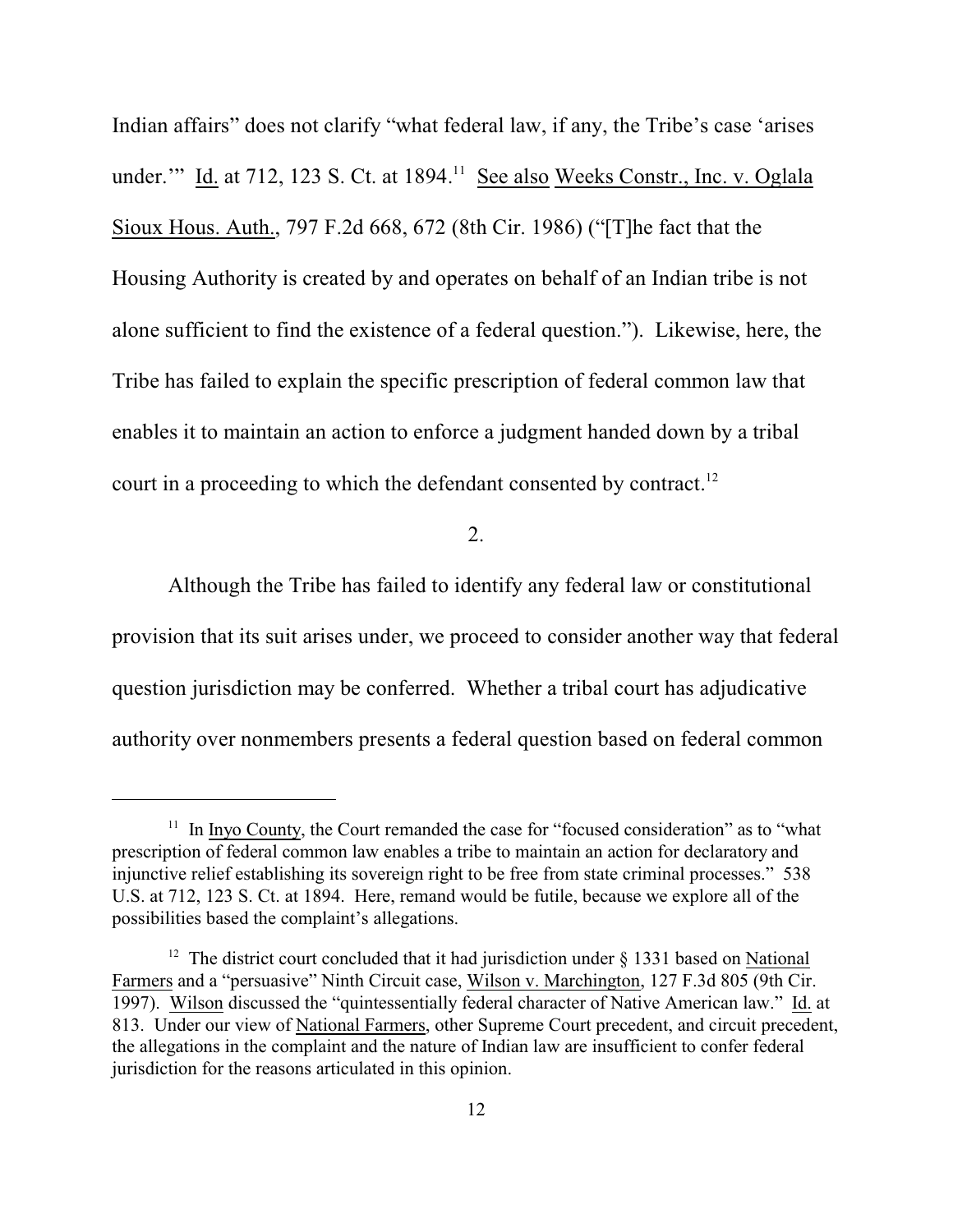law. Plains Commerce Bank v. Long Family Land & Cattle Co., U.S., 128 S. Ct. 2709, 2716–17, 171 L. Ed. 2d 457 (2008); Iowa Mut. Ins. Co. v. LaPlante, 480 U.S. 9, 15, 107 S. Ct. 971, 976, 94 L. Ed. 2d 10 (1987); Nat'l Farmers, 471 U.S. at 852–53, 105 S. Ct. at 2452. In this section, we explain why this case is not a challenge regarding the reach of Indian power and that subject matter jurisdiction does not exist on that basis.

In National Farmers, the Supreme Court commented that it "has frequently been required to decide questions concerning the extent to which Indian tribes have retained the power to regulate the affairs of non-Indians." 471 U.S. at 851, 105 S. Ct. at 2451. There, a tribal court entered a default judgment against a state school district, and the school district sought and received an injunction from a federal district court preventing further proceedings in the tribal court. Id. at 847, 105 S. Ct. at 2449. The Supreme Court held that in order to invoke federal question jurisdiction, the school district had to contend that the tribe had been divested of its sovereign authority to enter a judgment—in essence, that a dispute existed over the extent of tribal powers. Id. at 852, 105 S. Ct. at 2452. Because the school district contended that federal law "divested the tribe of this aspect of sovereignty," it satisfied this federal question requirement. Id. at 852–853, 105 S. Ct. at 2452. In particular, "[t]he question whether an Indian tribe retains the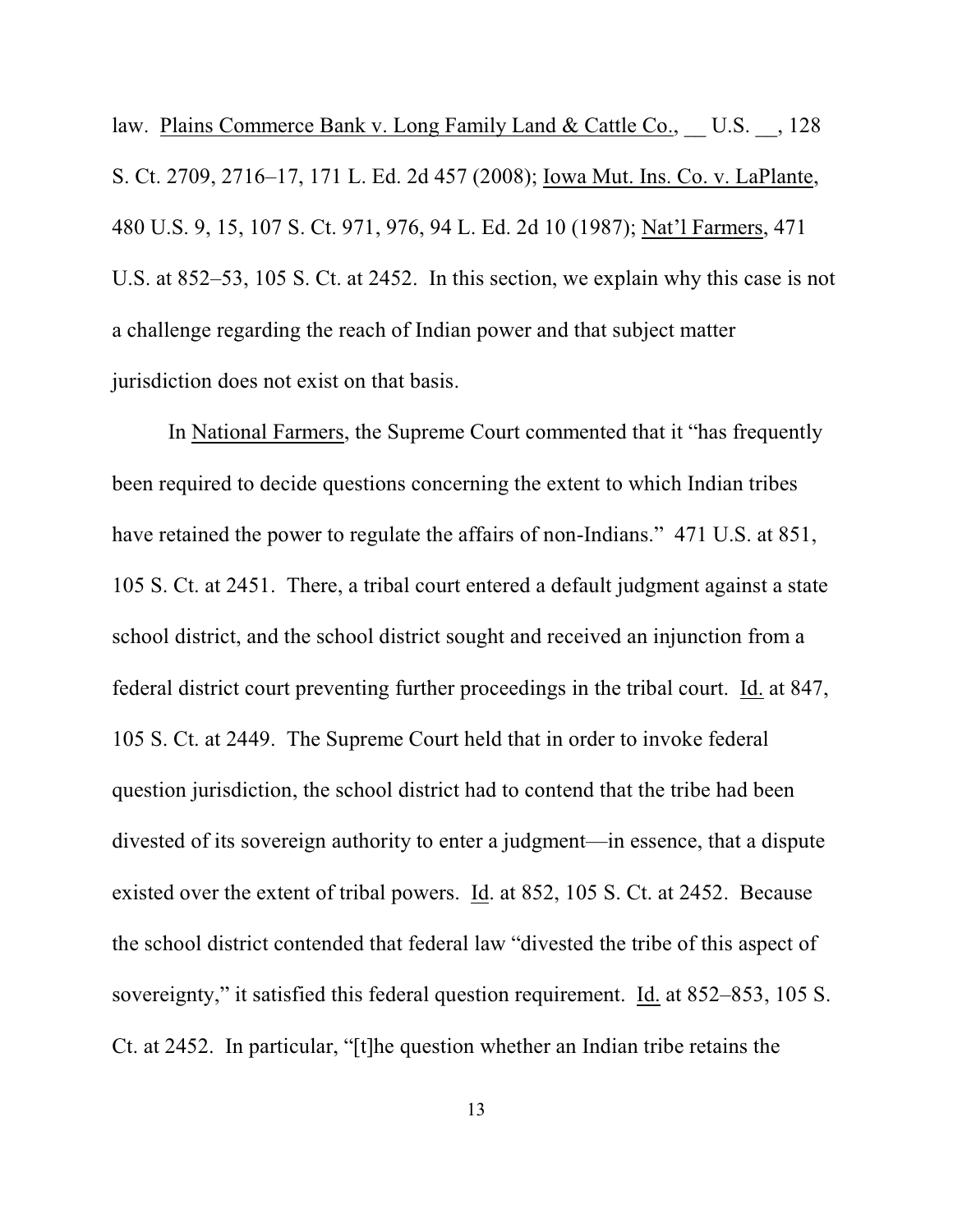power to compel a non-Indian property owner to submit to the civil jurisdiction of a tribal court" had to "be answered by reference to federal law and is a 'federal question' under  $\S$  1331."<sup>13</sup> Id. at 852, 105 S. Ct. at 2452. "[A] federal court may determine under § 1331 whether a tribal court has exceeded the lawful limits of its jurisdiction." Id. at 853, 105 S. Ct. at 2452.

In sum, National Farmers dictates that a dispute over tribal court jurisdiction is considered a dispute over tribal sovereignty, and therefore—like a dispute over tribal sovereignty—is a matter of federal law to which § 1331 applies. This case, however, does not involve a dispute over the Tribal Court's jurisdiction. That is, the Tribe has not asked for a declaratory decree to resolve a dispute over whether the Tribal Court had jurisdiction to entertain Kraus-Anderson's claim for payment and the Tribe's set off and counterclaim. Both sides agree that the Tribal Court possessed such jurisdiction.<sup>14</sup> What the Tribe asks is that the federal district court domesticate its judgment against Kraus-Anderson so that it can obtain execution

 $13$  Tribal sovereign immunity was not at issue because the school district was undisputedly non-Indian and a subdivision of the state of Montana. Nat'l Farmers Union Ins. Cos. v. Crow Tribe of Indians, 560 F. Supp. 213, 215 (D. Mont. 1983).

 $14$  A district court cannot entertain a suit for a declaratory judgment unless there is a "definite and concrete" controversy, Aetna Life Ins. Co. v. Haworth, 300 U.S. 227, 240, 57 S. Ct. 461, 464, 81 L. Ed. 617 (1937), and, stated above, there is no controversy over the Tribal Court's jurisdiction in this case. Further, under Montana v. United States, 450 U.S. 544, 564–65, 101 S. Ct. 1245, 1258, 67 L. Ed. 2d 493 (1981), no controversy could exist; Montana plainly states that a nonmember, such as Kraus-Anderson, can consent to tribal court jurisdiction by contract.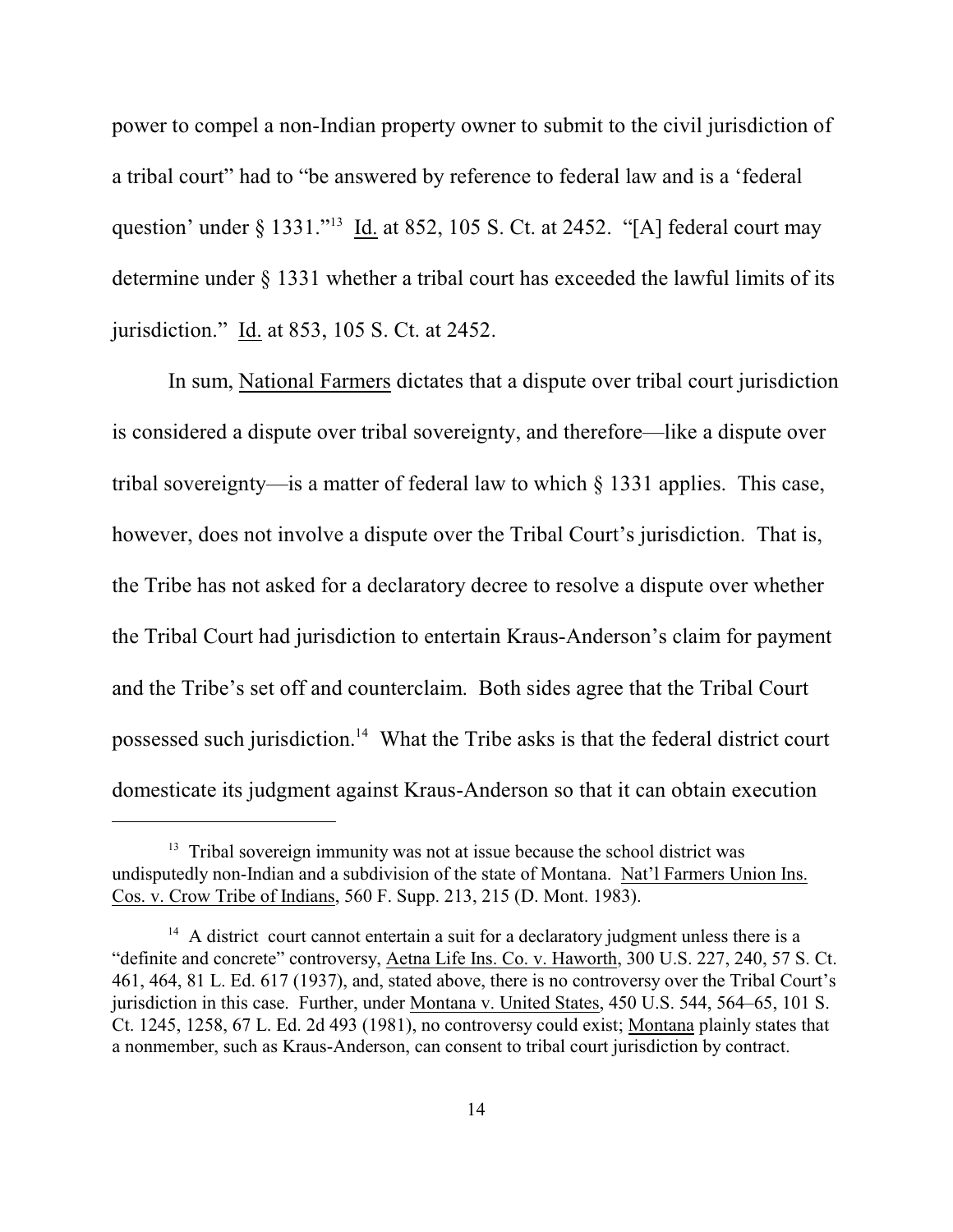of the judgment pursuant to Federal Rule of Civil Procedure 69. A suit to domesticate a tribal judgment does not state a claim under federal law, whether statutory or common law. Thus, the district court lacked § 1331 jurisdiction under National Farmers to entertain the Tribe's complaint.

#### 3.

Finally, we note that although Rule 8(a) of the Federal Rules of Civil Procedure requires a complaint to include a "short and plain statement of the grounds for the court's jurisdiction," courts have saved some complaints even though they lacked a jurisdictional statement because they made references to federal law sufficient to permit the court to find § 1331 jurisdiction. Cf. Gardner v. First Am. Title Ins. Co., 294 F.3d 991, 994 (8th Cir. 2002) ("Rule 8(a)(1) is satisfied if the complaint say[s] enough about jurisdiction to create some reasonable likelihood that the court is not about to hear a case that it is not supposed to have the power to hear.") (alteration in original) (internal quotation omitted). Here, the complaint is devoid of a single citation to a Constitutional provision, a federal statute, or a recognized theory of common law as the basis for the allegation that the Tribe's cause of action arises under federal law. The barren complaint provided by the Tribe gives us no indication of how the Tribe expected the district court to recognize, register, and enforce the Tribal judgment. See Pan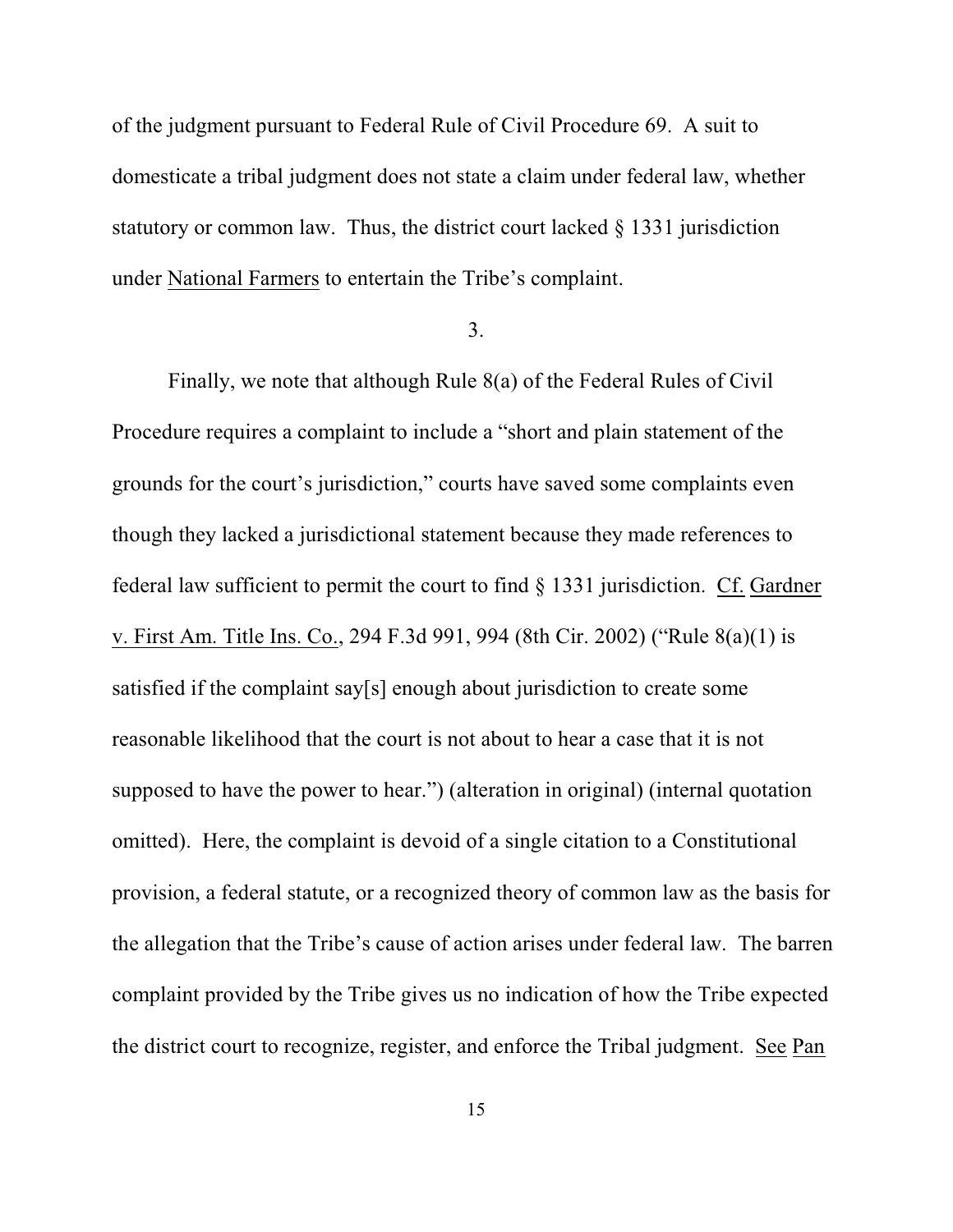Am. Petroleum Corp. v. Superior Court, 366 U.S. 656, 663, 81 S. Ct. 1303, 1307, 6 L. Ed. 2d 584 (1961) (finding it "immaterial . . . that the plaintiff could have elected to proceed on a federal ground. . . . If the plaintiff decides not to invoke a federal right, his claim belongs in a state court.") (internal citation omitted). Therefore, we find no other ascertainable basis for jurisdiction under § 1331.

#### B.

Having concluded that § 1331 does not provide a basis for federal jurisdiction in this case, we now turn to the other bases for federal jurisdiction asserted in the complaint, §§ 1332 and 1738. We can quickly reject both possibilities.

First, as the district court found regarding the possibility of diversity jurisdiction, "[t]he majority view—followed by every court of appeals that has addressed the issue—is that unincorporated Indian tribes cannot sue or be sued in diversity under 28 U.S.C.  $\S$  1332(a)(1) because they are not citizens of any state" (citing cases). Turning to § 1738, the Tribe asserted in its complaint that this statute—the full faith and credit statute—provided an independent basis for subject matter jurisdiction.<sup>15</sup> We are accordingly faced with the question of

<sup>&</sup>lt;sup>15</sup> 28 U.S.C. § 1738 provides, in relevant part, that the authenticated records and judicial proceedings of any court of any such State, Territory or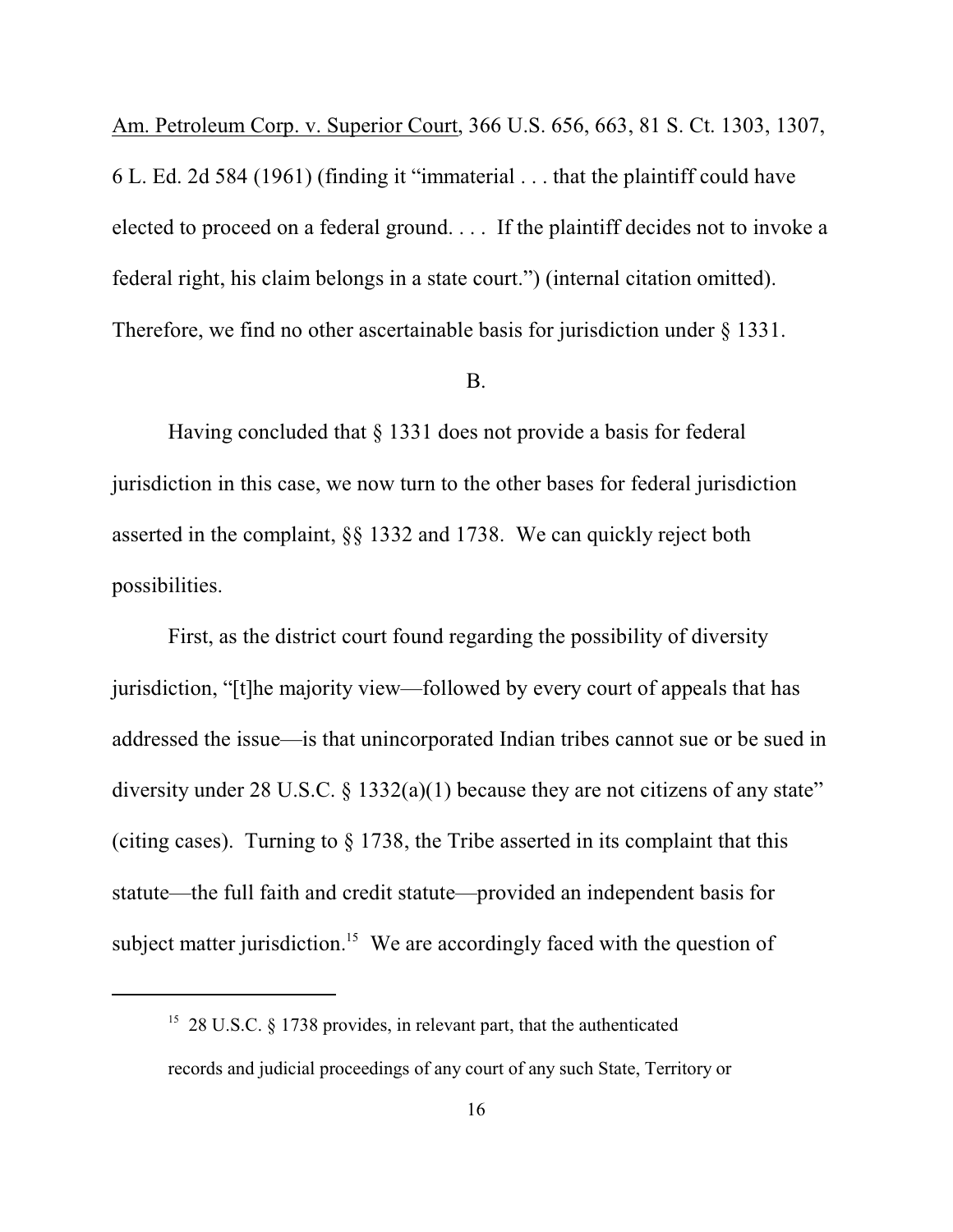whether, under the circumstances presented here, a cause of action seeking the enforcement of a tribal court judgment creates an independent basis of subject matter jurisdiction. The clear answer is no.

Under circuit precedent, it is long established that § 1738 does not, standing alone, confer jurisdiction on a federal district court to domesticate a judgment rendered by a court of another jurisdiction. Hazen Research, Inc. v. Omega Minerals, Inc., 497 F.2d 151, 153 n.1 (5th Cir. 1974). Similarly, an appeal to comity does not, standing alone, create federal question jurisdiction under 28 U.S.C. § 1331. 18B Charles Alan Wright, Arthur R. Miller & Edward H. Cooper, Federal Practice and Procedure § 4473 (2d ed. 2002 & Supp. 2009). As the Sixth Circuit has noted, an argument that comity brings about federal question jurisdiction "puts the proverbial cart before the horse. . . . [W]hen an action already rests on federal question jurisdiction, the theory of comity can serve as a discretionary basis for a court to determine whether a foreign country court's judgment should be given preclusive effect." Taveras v. Taveraz, 477 F.3d 767, 783 (6th Cir. 2007). Furthermore, the Tribe no longer asserts § 1738 as a basis for

Possession . . . shall have the same full faith and credit in every court within the United States and its Territories and Possessions as they have by law or usage in the courts of such State, Territory or Possession from which they are taken.